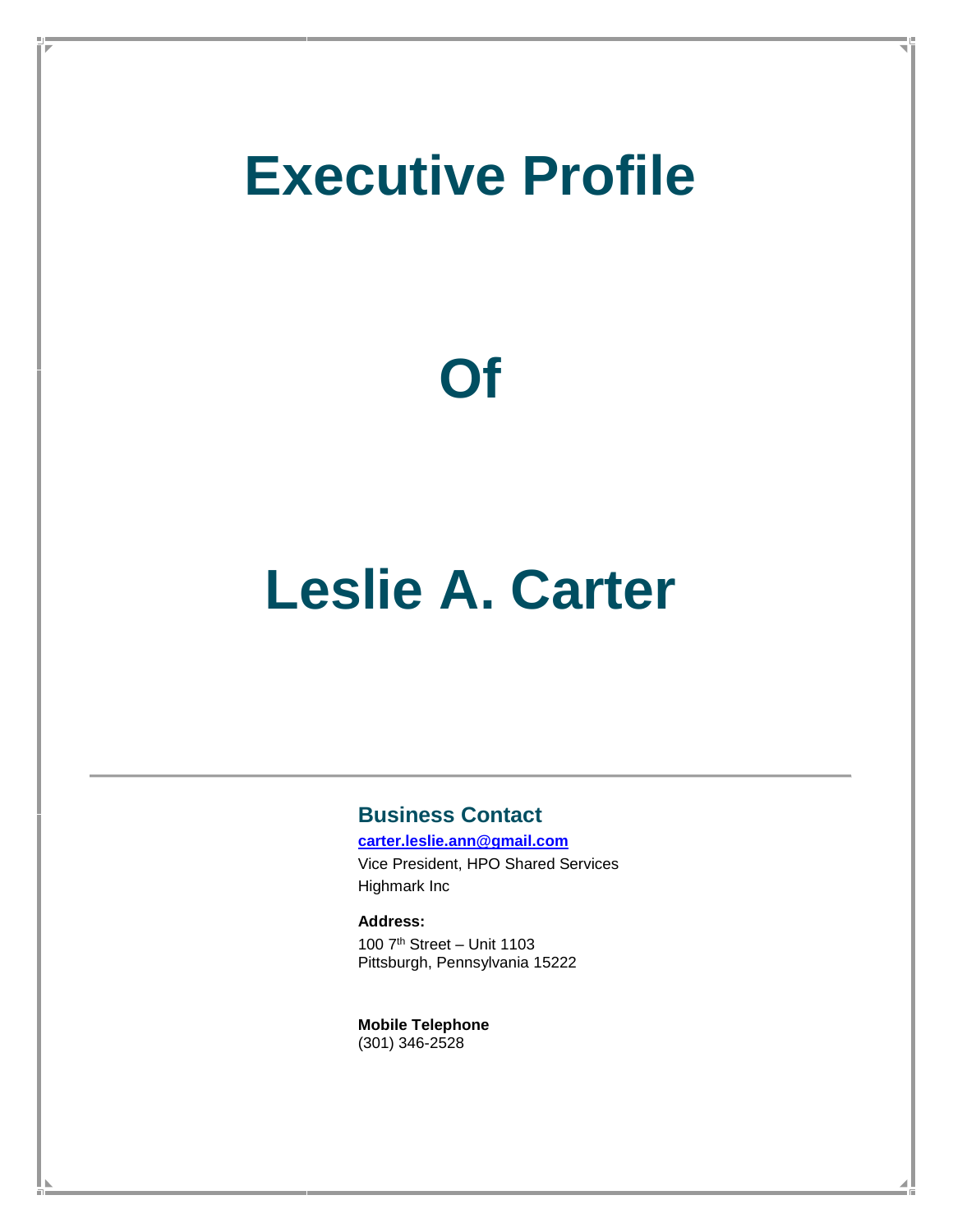#### **Executive Profile**



**Leslie Carter** is an accomplished, driven leader with over 25 years in the health care industry including expertise with commercial, managed care, government, behavioral health, disability and revenue cycle management products. Innovative executive with extensive focus on operational excellence, business transformation and quality service for payers, providers, employer groups and members. Talented, strategic thinker with collaborative mindset leveraging people, process and technology to create long term client value and sustainable revenue gains.

Leslie is an established communicator with stellar record of achievement exemplifying effective leadership skills developing high performing cultures. She has led teams encompassing 1000+ employees and has delivered exemplary performance as an individual contributor. She has a successful track record in public, private and nonprofit environments utilizing strategic operations strengths, operational efficiencies protocols and financial management discipline. communicator with stellar record of achievement exemplifying effective  $l$ eadership skills developed technique developed teams teams that performance the performance of  $l$ 

Leslie joined Highmark, Inc. in March 2018, as the Vice President of the newly-formed Health Plan Operations (HPO) Shared Services business area. HPO Shared Services centralizes critical support functions that work across all five HPO business units. Leslie'sfocus is to ensure optimal and standard solutions, drive HPO's strategic objectives and business transformation and identify ways to create value by simplifying the customer experience. She leads multiple teams in HPO, including quality, training, reporting, business analysis, compliance, project management, financial planning and analysis, vendor governance, and communications functions.

Leslie's health care experience expands across commercial and government markets, with expertise in managed care, behavioral health, disability, and revenue cycle management products. Her prior experience in client acquisition and retention, implementation of new product offerings (autism, digital programs, Whole Health Rx) coupled with an extensive focus on operational excellence, business transformation, and leadership skills to develop high performing teams, has made her a great fit for Highmark organization.

Since joining Highmark, Leslie has indicated, "we have a significant impact on both internal and external stakeholders, and we use our core [behaviors,](https://www.highmarkhealth.org/hmk/about/mvv.shtml) which are embedded in our daily work performance, to ensure we are continuing to put the customer first."

Having worked in organizations across multiple sectors and diverse cultures, Leslie has a true leadership acumen which includes trust, collaboration, and execution. Building trust among the people she works with is crucial and embracing diverse thinking has been invaluable for her career. Leslie works diligently with her team to build strong partnerships, alliances and collaborations to achieve favorable outcomes.

Prior to joining Highmark, Leslie worked at United Health Group/Optum 360 in Atlanta, Georgia, where she was the Vice President of Service Center Operations. Leslie has also held various leadership positions with Magellan, Aetna, and Horizon Blue Cross Blue Shield of New Jersey. Leslie holds a Bachelor of Science in Business Administration and is a certified Project Management Professional and Six Sigma Green Belt.

Leslie A. Carter – Executive Portfolio 2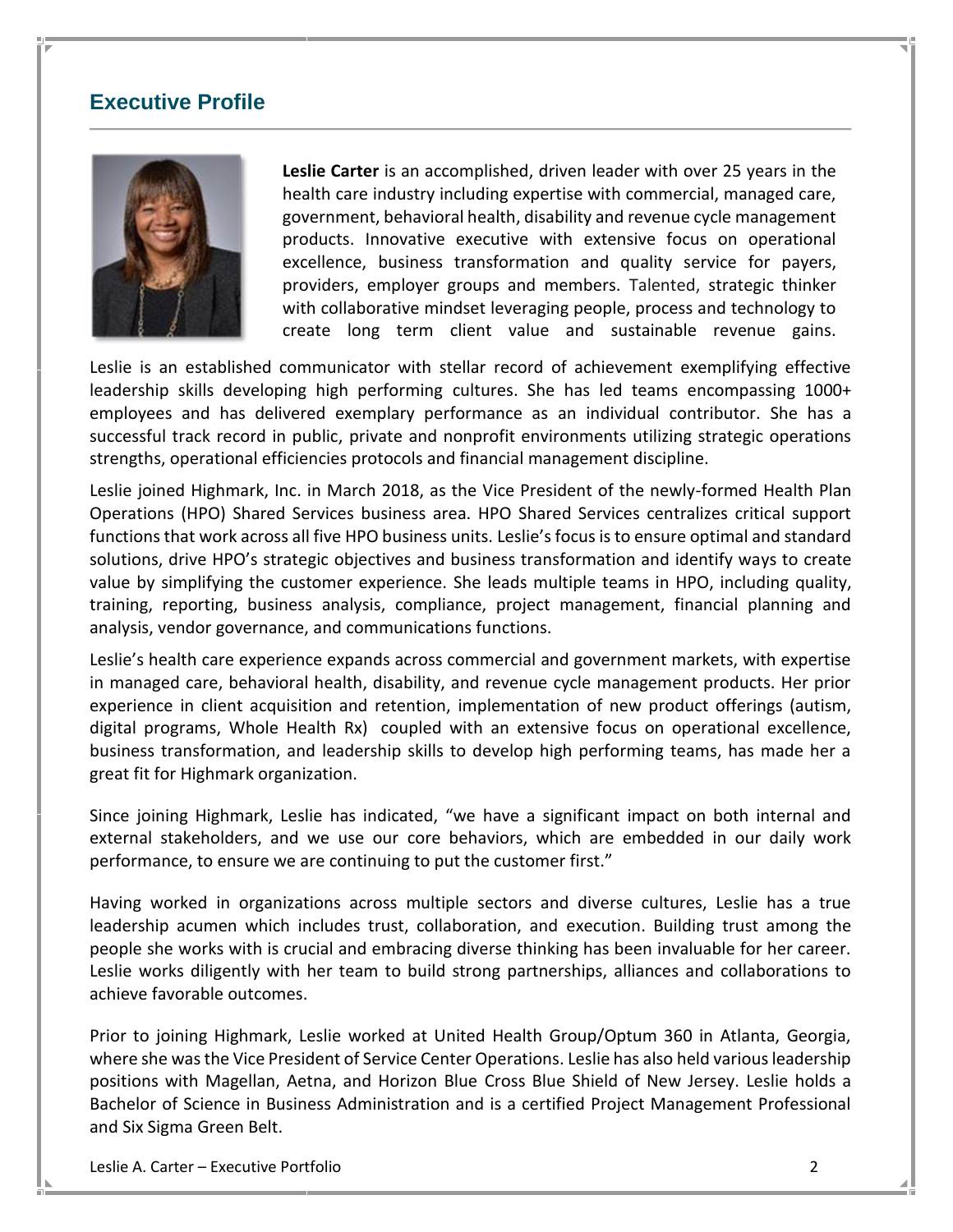### **Business Acumen**

- **Transformative Leadership** stellar record of achievement as a senior level professional exemplifying strategic and tactical expertise, creating a culture of operational efficiency, project management and financial discipline. Committed focus towards employee engagement and leadership development.
- **Operations Management** distinguished professional with extensive experience in creating operational excellence culture with particular strengths in startup operations, leveraging human capital, optimizing technology, utilizing analytical acumen and maximizing crossfunctional teams.
- **Customer Advocacy**  True client focus, participated in 40+ customer implementations, achieving performance guarantee requirements. Strives to improve NPS scores delivering outstanding quality service, executing on business priorities, managing expenses through efficiency opportunities and making customer value the priority.
- **Strategic Planning** developed strategic executive business plans through thinkUP and Focus Five initiatives for Service Operations teams of 4,600+ employees (UCD, Benefit Solutions, Enrollment and Billing, Claims Excellence and Member & Provider Services, Quality, Training, Reporting and Business Analytics.
- **Process Improvement** achieved operational efficiencies managing \$1.3B Medicare accounts receivable portfolio (reduction of 36%); established culture of cost containment discipline developing key performance measures for \$35M administrative cost savings; favorable YTD results.
- **Health Care Product Portfolio** PPO, POS, HMO, EAP, Medicare, Medicaid, Mental Health, Pharmacy, Life, Disability, TRICARE, Military Family Life Counseling Programs.
- **Business Workgroups** True Blue Operational Readiness, Blue Green Call Center Operations (IDFS), Learning and Development, thinkUP Executive Committees.
- **Quality Improvement & Compliance** HEDIS, NCQA, URAC, HIPAA, PPACA, SOX compliance, managed external audits from Ernest & Young, Hewitt, Mercer, AON Consulting, PWC and KPMG.

## **Leadership Philosophy**

Leslie would define her leadership philosophy based on her core beliefs: operate in the spirit of excellence. Irrespective of the project scope, critical milestones or stakeholders, she strives to meet the business goals and deliverables with operational efficiency and quality. Trust, collaboration and execution are the tenets of Leslie's management style which has served her well throughout my career supporting diverse backgrounds, professions and cultures. Her results oriented nature, ability to set expectations, use sound judgment, decision making skills and open communication coupled with a passion for excellence encompasses my viewpoint on leadership and achievement for success.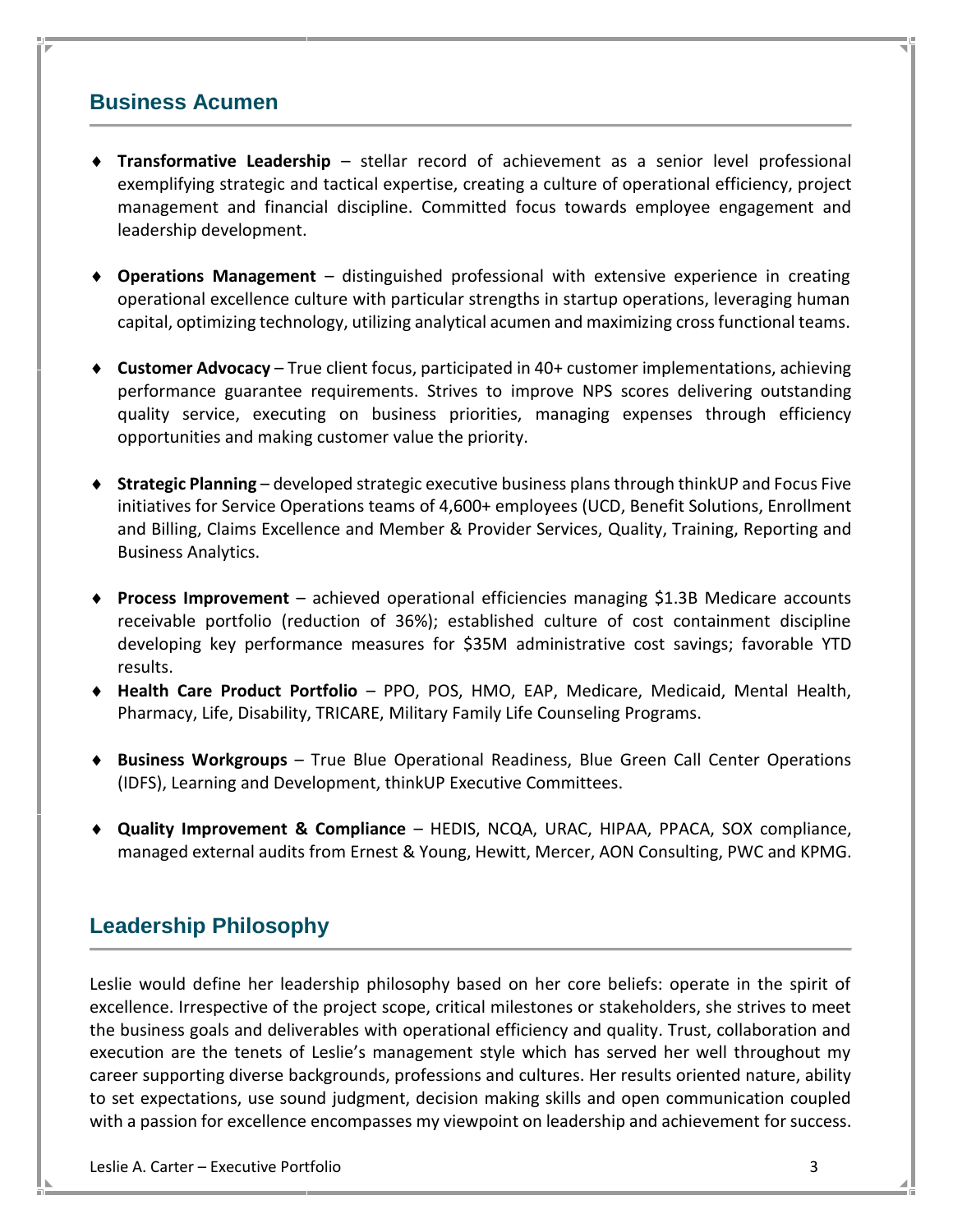# **Leslie A. Carter – Professional Resume**

### **Senior Health Care Executive**

*~* **Payer & Provider Expertise** *~* **Strategic Operations Efficiency** *~ ~* **Leadership Development Excellence** *~*

## **Key Accomplishments**

- Selected for prestigious *Leading to A Higher Mark:* **Highmark Health's Wharton Executive Education** Program.
- Implemented business initiatives creating discipline of cost containment efficiencies utilizing **agile framework and infrastructure;** developing process improvement projects of **\$35M**.
- Created a culture of trust, collaboration and execution driving operational excellence, improving employee engagement and strengthening communication. **Designed and facilitated Leadership Forum Series for 260 supervisors and above** enhancing leadership skills and cultivating a high performance, diverse team.
- Employed stringent hospital accounts receivables claim management processing and root cause analysis to increase performance of 45 facilities Medicare AR **achieving \$3.3 billion cash collections** within two years.
- Operationalized Payer Strategy enterprise wide initiative dedicated to enhancing revenue cycle process for national payers **totaling \$3.7 billion in outstanding accounts receivables**.
- Organized 18-month program hiring 160 skilled onsite revenue cycle temporary resources for Atlanta, Phoenix and Sacramento locations achieving record **\$818 million AR reduction and \$130 million cash collections.**
- Implemented business initiatives creating discipline of cost containment efficiencies **launching Lean Six Sigma infrastructure.** Responsible for defining and developing process improvement projects identifying cost benefit analysis savings **technology enhancements of \$40 million.**
- Coordinated national **mandated CPT code initiative requiring notification to 51,000 providers**, updating 21,000 rate tables, loading 42,000 provider records, developing 12 provider webinars.

#### **PROFILE OF QUALIFICATIONS**

#### **HIGHMARK – Pittsburgh, Pennsylvania March 2018 – Present Vice President, Shared Services & Market Operations**

 Leads team of 5 direct reports managing portfolio of projects supporting 4,600 health plan operations employees and contingent workers. Directs and accountability for strategic planning, quality, training, vendor governance, business transformation, reporting and analytics, project management office, compliance, communications and budget management of \$252M. Drives optimization and cost competiveness through data driven analysis, fiscal discipline and operational readiness protocols.

Leslie A. Carter – Executive Portfolio 4